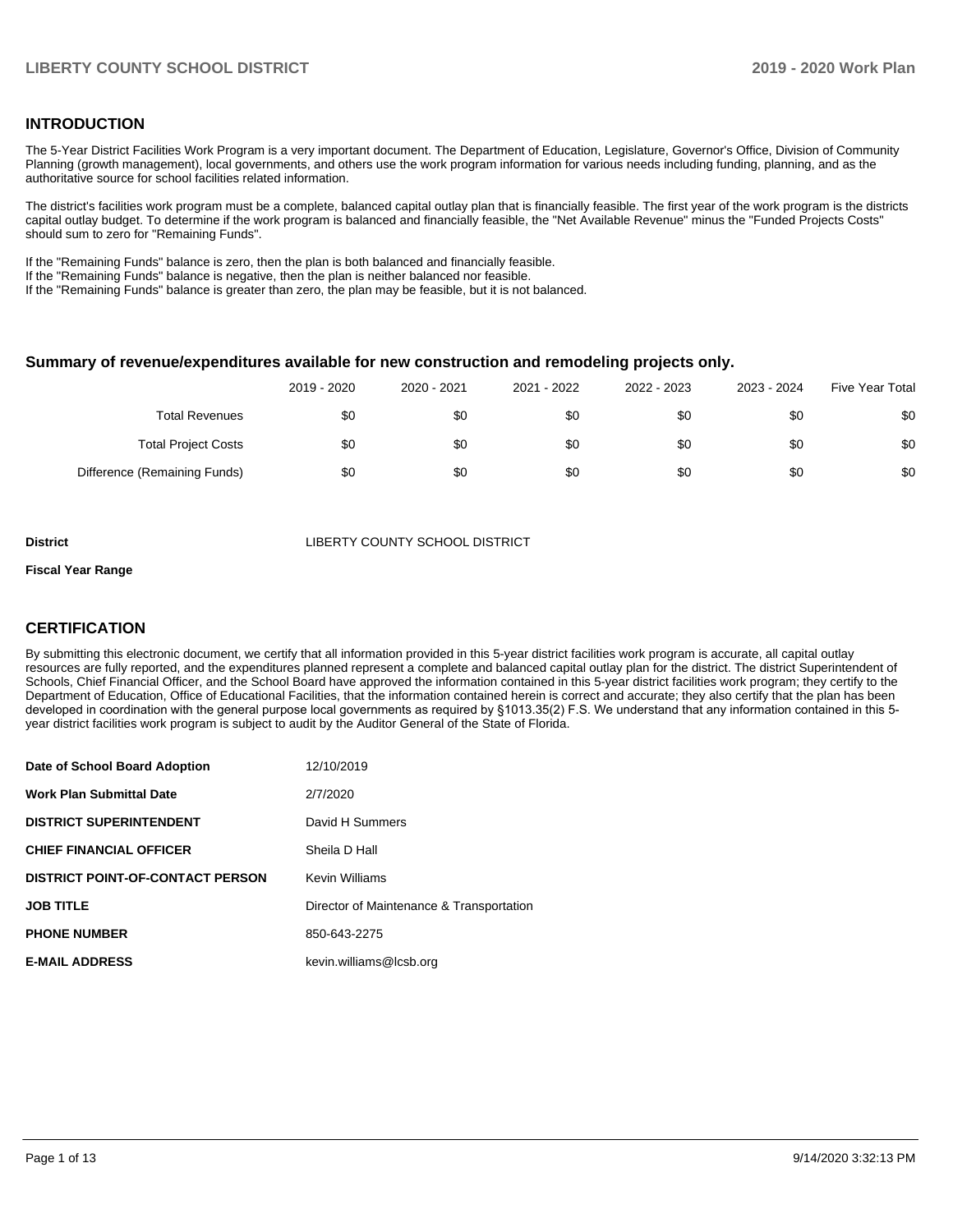# **Expenditures**

### **Expenditure for Maintenance, Repair and Renovation from 1.50-Mills and PECO**

Annually, prior to the adoption of the district school budget, each school board must prepare a tentative district facilities work program that includes a schedule of major repair and renovation projects necessary to maintain the educational and ancillary facilities of the district.

|                                  | Item                                                                                                                                                             | 2019 - 2020<br><b>Actual Budget</b> | 2020 - 2021<br>Projected | 2021 - 2022<br>Projected | 2022 - 2023<br>Projected | 2023 - 2024<br>Projected | <b>Total</b> |  |  |  |
|----------------------------------|------------------------------------------------------------------------------------------------------------------------------------------------------------------|-------------------------------------|--------------------------|--------------------------|--------------------------|--------------------------|--------------|--|--|--|
| <b>HVAC</b>                      |                                                                                                                                                                  | \$625.000                           | \$59,599                 | \$84.681                 | \$115,769                | \$120,000                | \$1,005,049  |  |  |  |
|                                  | Locations: HOSFORD ELEMENTARY JUNIOR HIGH, LIBERTY SENIOR HIGH, W R TOLAR K-8                                                                                    |                                     |                          |                          |                          |                          |              |  |  |  |
| Flooring                         |                                                                                                                                                                  | \$75,000                            | \$10,000                 | \$25,000                 | \$25,000                 | \$25,000                 | \$160,000    |  |  |  |
| Locations:                       | <b>LIBERTY SENIOR HIGH</b>                                                                                                                                       |                                     |                          |                          |                          |                          |              |  |  |  |
| Roofing                          |                                                                                                                                                                  | \$65.921                            | \$20,149                 | \$5,000                  | \$5,000                  | \$10,000                 | \$106,070    |  |  |  |
| Locations:                       | <b>LIBERTY SENIOR HIGH</b>                                                                                                                                       |                                     |                          |                          |                          |                          |              |  |  |  |
| Safety to Life                   |                                                                                                                                                                  | \$0                                 | \$10,000                 | \$10,000                 | \$10,000                 | \$10,000                 | \$40,000     |  |  |  |
| Locations:                       | BUS GARAGE, HOSFORD ELEMENTARY JUNIOR HIGH, LIBERTY EDUCATION & ADMINISTRATIVE CENTER, LIBERTY SENIOR HIGH,<br><b>LIBERTY SUPERINTENDENT'S OFFICE</b>            |                                     |                          |                          |                          |                          |              |  |  |  |
| Fencing                          |                                                                                                                                                                  | \$20,000                            | \$2,000                  | \$2,000                  | \$2,000                  | \$2,000                  | \$28,000     |  |  |  |
|                                  | Locations: HOSFORD ELEMENTARY JUNIOR HIGH, LIBERTY EDUCATION & ADMINISTRATIVE CENTER, W R TOLAR K-8                                                              |                                     |                          |                          |                          |                          |              |  |  |  |
| Parking                          |                                                                                                                                                                  | \$0                                 | \$0                      | \$0                      | \$0                      | \$1,000                  | \$1,000      |  |  |  |
|                                  | Locations: W R TOLAR K-8                                                                                                                                         |                                     |                          |                          |                          |                          |              |  |  |  |
| Electrical                       |                                                                                                                                                                  | \$25,000                            | \$20,000                 | \$15,000                 | \$15,000                 | \$15,000                 | \$90,000     |  |  |  |
|                                  | Locations: BUS GARAGE, HOSFORD ELEMENTARY JUNIOR HIGH, LIBERTY EDUCATION & ADMINISTRATIVE CENTER, LIBERTY SENIOR HIGH,<br><b>LIBERTY SUPERINTENDENT'S OFFICE</b> |                                     |                          |                          |                          |                          |              |  |  |  |
| Fire Alarm                       |                                                                                                                                                                  | \$5,000                             | \$5,000                  | \$5,000                  | \$5,000                  | \$5,000                  | \$25,000     |  |  |  |
|                                  | Locations: HOSFORD ELEMENTARY JUNIOR HIGH, LIBERTY EDUCATION & ADMINISTRATIVE CENTER, LIBERTY SENIOR HIGH, LIBERTY<br>SUPERINTENDENT'S OFFICE, W R TOLAR K-8     |                                     |                          |                          |                          |                          |              |  |  |  |
| Telephone/Intercom System        |                                                                                                                                                                  | \$4,000                             | \$4,000                  | \$4,000                  | \$2,000                  | \$2,000                  | \$16,000     |  |  |  |
|                                  | Locations: LIBERTY EDUCATION & ADMINISTRATIVE CENTER, LIBERTY SENIOR HIGH, W R TOLAR K-8                                                                         |                                     |                          |                          |                          |                          |              |  |  |  |
| <b>Closed Circuit Television</b> |                                                                                                                                                                  | \$0                                 | \$0                      | \$0                      | \$0                      | \$0                      | \$0          |  |  |  |
|                                  | Locations: No Locations for this expenditure.                                                                                                                    |                                     |                          |                          |                          |                          |              |  |  |  |
| Paint                            |                                                                                                                                                                  | \$0                                 | \$0                      | \$0                      | \$0                      | \$0                      | \$0          |  |  |  |
|                                  | Locations: No Locations for this expenditure.                                                                                                                    |                                     |                          |                          |                          |                          |              |  |  |  |
| Maintenance/Repair               |                                                                                                                                                                  | \$250,000                           | \$228,774                | \$245,000                | \$265,000                | \$275,451                | \$1,264,225  |  |  |  |
|                                  | Locations: LIBERTY EDUCATION & ADMINISTRATIVE CENTER, LIBERTY SUPERINTENDENT'S OFFICE, W R TOLAR K-8                                                             |                                     |                          |                          |                          |                          |              |  |  |  |
|                                  | Sub Total:                                                                                                                                                       | \$1,069,921                         | \$359,522                | \$395,681                | \$444,769                | \$465,451                | \$2,735,344  |  |  |  |

| <b>PECO Maintenance Expenditures</b> | \$0         | \$0       | \$0       | <b>SO</b> | \$0       | \$0         |
|--------------------------------------|-------------|-----------|-----------|-----------|-----------|-------------|
| <b>1.50 Mill Sub Total: I</b>        | \$1.104.921 | \$394,522 | \$430,681 | \$479,769 | \$475.451 | \$2,885,344 |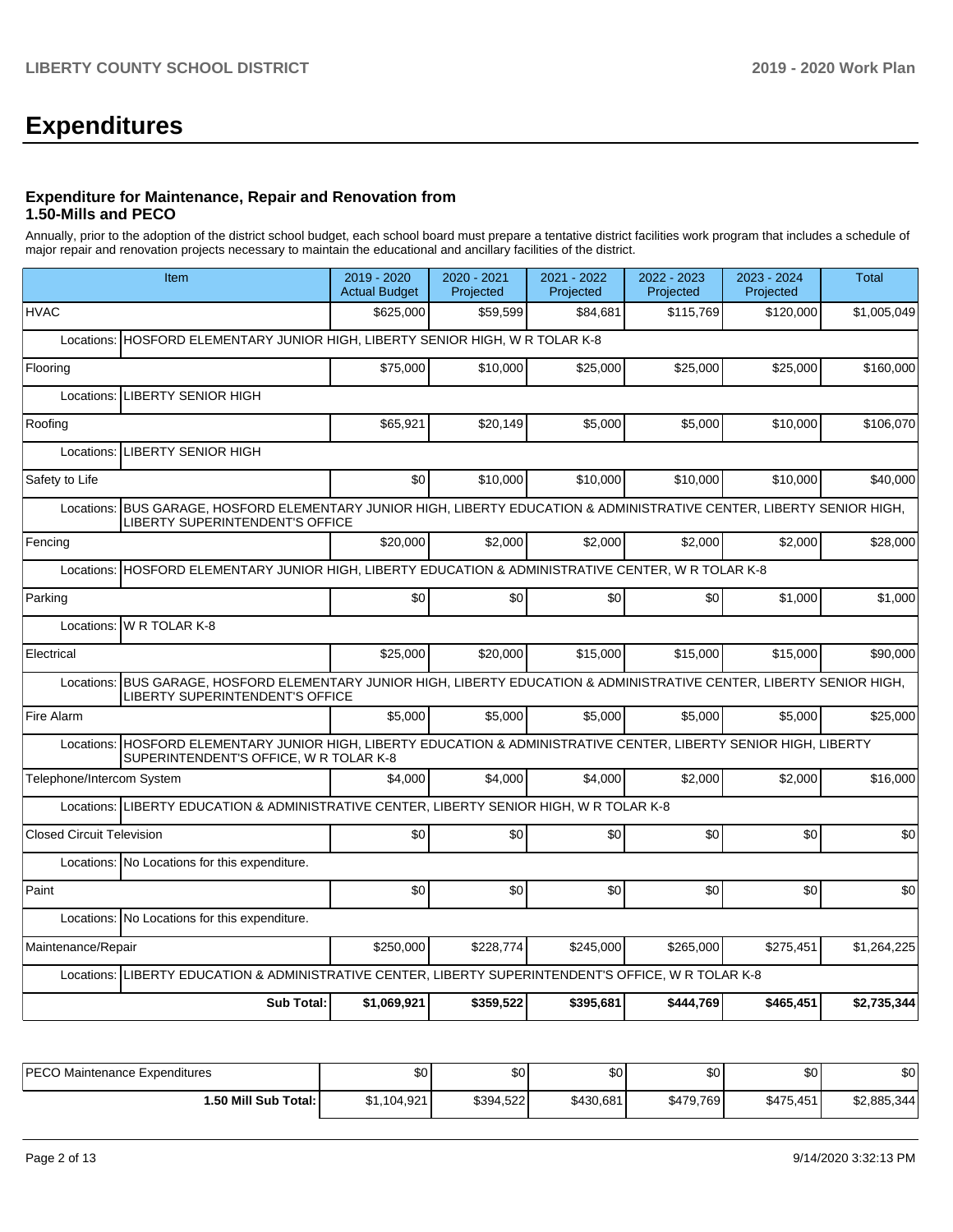|                                                    | Other Items | $2019 - 2020$<br><b>Actual Budget</b> | $2020 - 2021$<br>Projected | 2021 - 2022<br>Projected | 2022 - 2023<br>Projected | $2023 - 2024$<br>Projected | Total       |
|----------------------------------------------------|-------------|---------------------------------------|----------------------------|--------------------------|--------------------------|----------------------------|-------------|
| Isoftware                                          |             | \$20,000                              | \$20,000                   | \$20,000                 | \$20,000                 | \$5,000                    | \$85,000    |
| Locations LIBERTY SENIOR HIGH, LIBERTY SENIOR HIGH |             |                                       |                            |                          |                          |                            |             |
| equipment                                          |             | \$15,000                              | \$15,000                   | \$15,000                 | \$15,000                 | \$5,000                    | \$65,000    |
|                                                    |             |                                       |                            |                          |                          |                            |             |
|                                                    | Total:      | \$1,104,921                           | \$394,522                  | \$430,681                | \$479,769                | \$475,451                  | \$2,885,344 |

### **Local 1.50 Mill Expenditure For Maintenance, Repair and Renovation**

Anticipated expenditures expected from local funding sources over the years covered by the current work plan.

| Item                                                         | 2019 - 2020<br><b>Actual Budget</b> | 2020 - 2021<br>Projected | 2021 - 2022<br>Projected | 2022 - 2023<br>Projected | 2023 - 2024<br>Projected | <b>Total</b> |
|--------------------------------------------------------------|-------------------------------------|--------------------------|--------------------------|--------------------------|--------------------------|--------------|
| Remaining Maint and Repair from 1.5 Mills                    | \$1,104,921                         | \$394,522                | \$430,681                | \$479,769                | \$475,451                | \$2,885,344  |
| Maintenance/Repair Salaries                                  | \$95,000                            | \$25,000                 | \$20,000                 | \$46,209                 | \$25,000                 | \$211,209    |
| <b>School Bus Purchases</b>                                  | \$0                                 | \$50,000                 | \$50,000                 | \$0                      | \$50,000                 | \$150,000    |
| <b>Other Vehicle Purchases</b>                               | \$0                                 | \$10,000                 | \$0                      | \$0                      | \$0                      | \$10,000     |
| Capital Outlay Equipment                                     | \$0                                 | \$0                      | \$0                      | \$0                      | \$0                      | \$0          |
| Rent/Lease Payments                                          | \$0                                 | \$0                      | \$0                      | \$0                      | \$0                      | \$0          |
| <b>COP Debt Service</b>                                      | \$0                                 | \$0                      | \$0                      | \$0                      | \$0                      | \$0          |
| Rent/Lease Relocatables                                      | \$0                                 | \$0                      | \$0                      | \$0                      | \$0                      | \$0          |
| <b>Environmental Problems</b>                                | \$0                                 | \$0                      | \$0                      | \$0                      | \$0                      | \$0          |
| ls.1011.14 Debt Service                                      | \$0                                 | \$0                      | \$0                      | \$0                      | \$0                      | \$0          |
| <b>Special Facilities Construction Account</b>               | \$15,363,923                        | \$0                      | \$0                      | \$0                      | \$0                      | \$15,363,923 |
| Premiums for Property Casualty Insurance - 1011.71<br>(4a,b) | \$137,500                           | \$137,500                | \$137,500                | \$137,500                | \$137,500                | \$687,500    |
| Qualified School Construction Bonds (QSCB)                   | \$0                                 | \$0                      | \$0                      | \$0                      | \$0                      | \$0          |
| Qualified Zone Academy Bonds (QZAB)                          | \$0                                 | \$0                      | \$0                      | \$0                      | \$0                      | \$0          |
| <b>Local Expenditure Totals:</b>                             | \$16,701,344                        | \$617,022                | \$638,181                | \$663,478                | \$687,951                | \$19,307,976 |

# **Revenue**

### **1.50 Mill Revenue Source**

Schedule of Estimated Capital Outlay Revenue from each currently approved source which is estimated to be available for expenditures on the projects included in the tentative district facilities work program. All amounts are NET after considering carryover balances, interest earned, new COP's, 1011.14 and 1011.15 loans, etc. Districts cannot use 1.5-Mill funds for salaries except for those explicitly associated with maintenance/repair projects. (1011.71 (5), F.S.)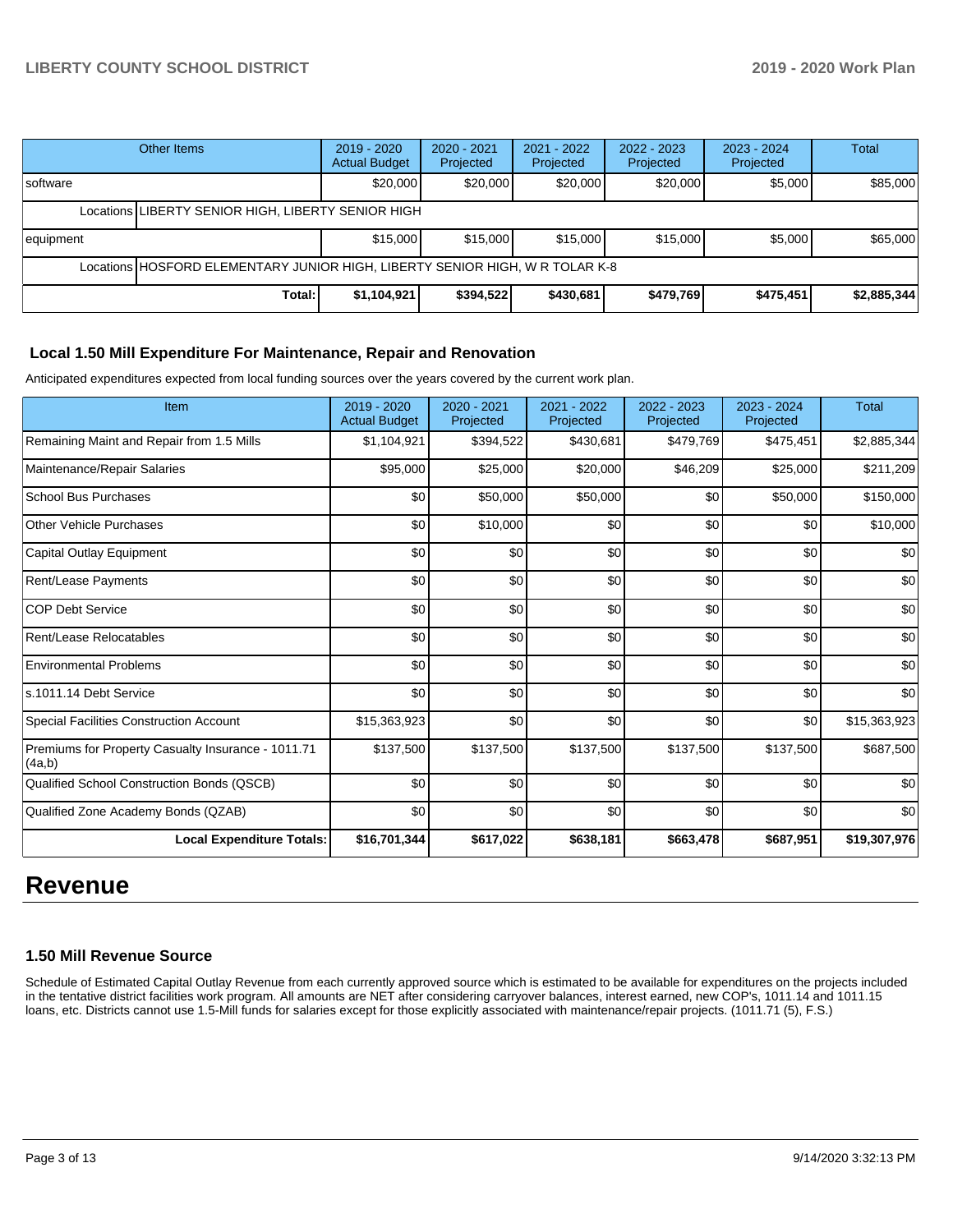| Item                                                                                | Fund | 2019 - 2020<br><b>Actual Value</b> | 2020 - 2021<br>Projected | 2021 - 2022<br>Projected | 2022 - 2023<br>Projected | $2023 - 2024$<br>Projected | Total           |
|-------------------------------------------------------------------------------------|------|------------------------------------|--------------------------|--------------------------|--------------------------|----------------------------|-----------------|
| $(1)$ Non-exempt property<br>lassessed valuation                                    |      | \$281,695,829                      | \$291,653,818            | \$306,347,173            | \$323,914,647            | \$340,909,857              | \$1,544,521,324 |
| $(2)$ The Millage projected for<br>discretionary capital outlay per<br>ls.1011.71   |      | 1.50                               | 1.50                     | 1.50                     | 1.50                     | 1.50                       |                 |
| $(3)$ Full value of the 1.50-Mill<br>discretionary capital outlay per<br>ls.1011.71 |      | \$473,249                          | \$489,978                | \$514,663                | \$544,177                | \$572,729                  | \$2,594,796     |
| $(4)$ Value of the portion of the 1.50<br>-Mill ACTUALLY levied                     | 370  | \$405,642                          | \$419,981                | \$441.140                | \$466,437                | \$490,910                  | \$2,224,110     |
| $(5)$ Difference of lines $(3)$ and $(4)$                                           |      | \$67,607                           | \$69,997                 | \$73,523                 | \$77,740                 | \$81,819                   | \$370,686       |

### **PECO Revenue Source**

The figure in the row designated "PECO Maintenance" will be subtracted from funds available for new construction because PECO maintenance dollars cannot be used for new construction.

| Item                                 | Fund             | 2019 - 2020<br><b>Actual Budget</b> | $2020 - 2021$<br>Projected | 2021 - 2022<br>Projected | $2022 - 2023$<br>Projected | 2023 - 2024<br>Projected | Total       |
|--------------------------------------|------------------|-------------------------------------|----------------------------|--------------------------|----------------------------|--------------------------|-------------|
| <b>IPECO New Construction</b>        | 340 <sup>1</sup> | \$6,093,724                         | \$0                        | \$0                      | \$0                        | \$0                      | \$6,093,724 |
| <b>PECO Maintenance Expenditures</b> |                  | \$0                                 | \$0                        | \$0                      | \$0 <sub>1</sub>           | \$0                      | \$0         |
|                                      |                  | \$6,093,724                         | \$0                        | \$0                      | \$0                        | \$0                      | \$6,093,724 |

## **CO & DS Revenue Source**

Revenue from Capital Outlay and Debt Service funds.

| Item                                      | Fund | $2019 - 2020$<br><b>Actual Budget</b> | 2020 - 2021<br>Projected | 2021 - 2022<br>Projected | $2022 - 2023$<br>Projected | 2023 - 2024<br>Projected | <b>Total</b> |
|-------------------------------------------|------|---------------------------------------|--------------------------|--------------------------|----------------------------|--------------------------|--------------|
| ICO & DS Cash Flow-through<br>Distributed | 360  | \$11.276                              | \$11.276                 | \$11.276                 | \$11.276                   | \$11.276                 | \$56,380     |
| ICO & DS Interest on<br>Undistributed CO  | 360  | \$765                                 | \$765                    | \$765                    | \$765                      | \$765                    | \$3,825      |
|                                           |      | \$12,041                              | \$12.041                 | \$12.041                 | \$12.041                   | \$12.041                 | \$60,205     |

### **Fair Share Revenue Source**

Nothing reported for this section. All legally binding commitments for proportionate fair-share mitigation for impacts on public school facilities must be included in the 5-year district work program.

#### **Sales Surtax Referendum**

Specific information about any referendum for a 1-cent or ½-cent surtax referendum during the previous year.

**Did the school district hold a surtax referendum during the past fiscal year 2018 - 2019?**

Yes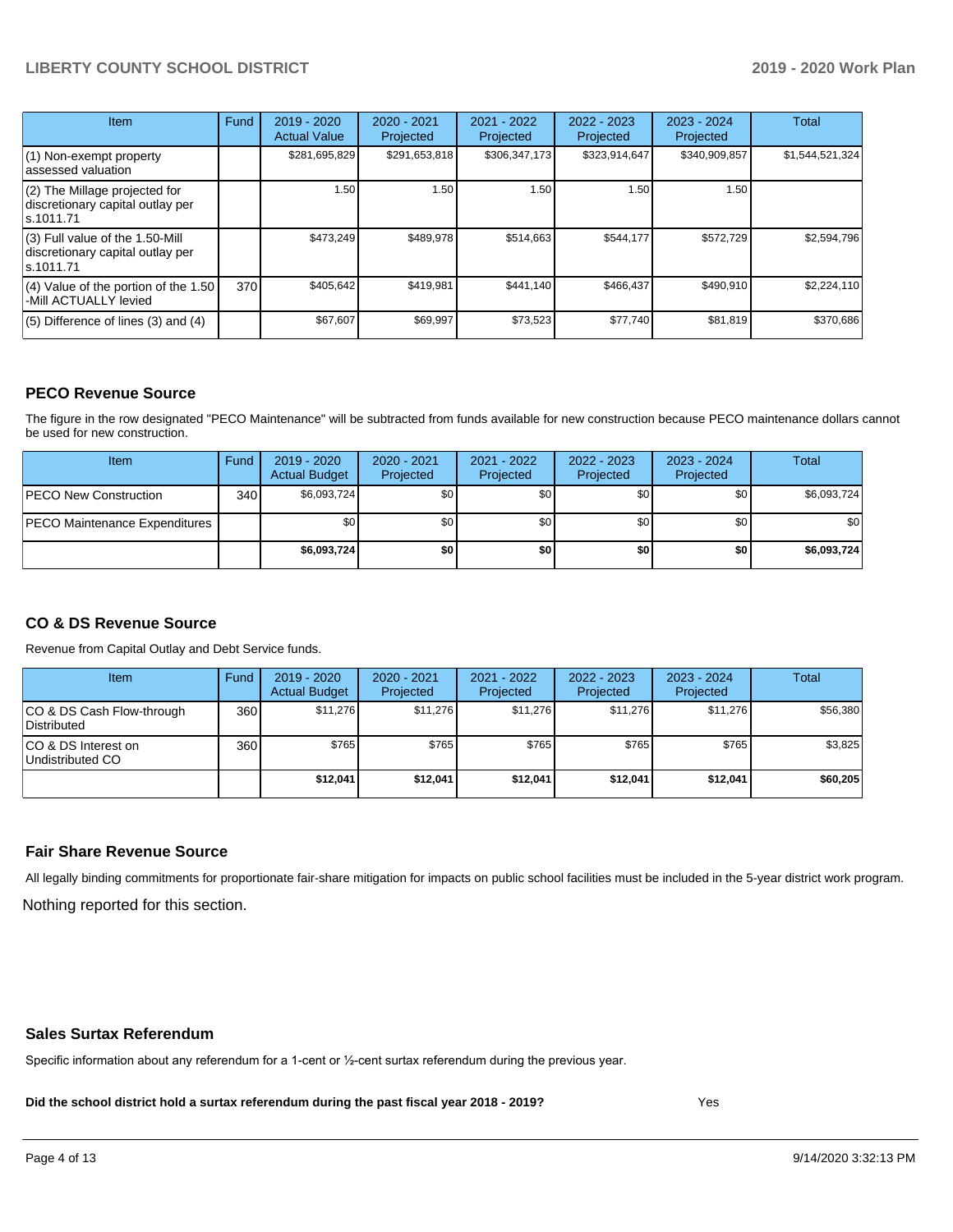| <b>Sales Surtax Type:</b>                                                   | <b>Half Cent Sales Surtax</b> |
|-----------------------------------------------------------------------------|-------------------------------|
| Date of Election:                                                           | 8/1/2011                      |
| Date of Expiration:                                                         | 12/31/2020                    |
| <b>Anticipated Revenue Start Date:</b>                                      | 1/1/2012                      |
| <b>Anticipated Revenue End Date:</b>                                        | 12/31/2020                    |
| <b>Estimated Annualized Revenue:</b>                                        | \$125.000                     |
| Total \$ Amount Projected to be Received for the<br><b>Duration of Tax:</b> | \$1,250,000                   |
| Number of Years Tax In Effect:                                              | 10                            |
| <b>Percentage of Vote FOR:</b>                                              | $0\%$                         |
| <b>Percentage of Vote AGAINST:</b>                                          | $0\%$                         |

# **Additional Revenue Source**

Any additional revenue sources

| Item                                                                                                   | 2019 - 2020<br><b>Actual Value</b> | 2020 - 2021<br>Projected | 2021 - 2022<br>Projected | 2022 - 2023<br>Projected | 2023 - 2024<br>Projected | <b>Total</b> |
|--------------------------------------------------------------------------------------------------------|------------------------------------|--------------------------|--------------------------|--------------------------|--------------------------|--------------|
| Proceeds from a s.1011.14/15 F.S. Loans                                                                | \$0                                | \$0                      | \$0                      | \$0                      | \$0                      | \$0          |
| District Bonds - Voted local bond<br>referendum proceeds per s.9, Art VII<br><b>State Constitution</b> | \$0                                | \$0                      | \$0                      | \$0                      | \$0                      | \$0          |
| Proceeds from Special Act Bonds                                                                        | \$0                                | \$0                      | \$0                      | \$0                      | \$0                      | \$0          |
| Estimated Revenue from CO & DS Bond<br>Sale                                                            | \$0                                | \$0                      | \$0                      | \$0                      | \$0                      | \$0          |
| Proceeds from Voted Capital<br>Improvements millage                                                    | \$0                                | \$0                      | \$0                      | \$0                      | \$0                      | \$0          |
| Other Revenue for Other Capital Projects                                                               | \$0                                | \$0                      | \$0                      | \$0                      | \$0                      | \$0          |
| Proceeds from 1/2 cent sales surtax<br>authorized by school board                                      | \$185,000                          | \$175,000                | \$175,000                | \$175,000                | \$175,000                | \$885,000    |
| Proceeds from local governmental<br>infrastructure sales surtax                                        | \$0                                | \$0                      | \$0                      | \$0                      | \$0                      | \$0          |
| Proceeds from Certificates of<br>Participation (COP's) Sale                                            | \$0                                | \$0                      | \$0                      | \$0                      | \$0                      | \$0          |
| Classrooms First Bond proceeds amount<br>authorized in FY 1997-98                                      | \$0                                | \$0                      | \$0                      | \$0                      | \$0                      | \$0          |
| <b>Classrooms for Kids</b>                                                                             | \$0                                | \$0                      | \$0                      | \$0                      | \$0                      | \$0          |
| <b>District Equity Recognition</b>                                                                     | \$0                                | \$0                      | \$0                      | \$0                      | \$0                      | \$0          |
| <b>Federal Grants</b>                                                                                  | \$0                                | \$0                      | \$0                      | \$0                      | \$0                      | \$0          |
| Proportionate share mitigation (actual<br>cash revenue only, not in kind donations)                    | \$0                                | \$0                      | \$0                      | \$0                      | \$0                      | \$0          |
| Impact fees received                                                                                   | \$0                                | \$0                      | \$0                      | \$0                      | \$0                      | \$0          |
| Private donations                                                                                      | \$0                                | \$0                      | \$0                      | \$0                      | \$0                      | \$0          |
| Grants from local governments or not-for-<br>profit organizations                                      | \$0                                | \$0                      | \$0                      | \$0                      | \$0                      | \$0          |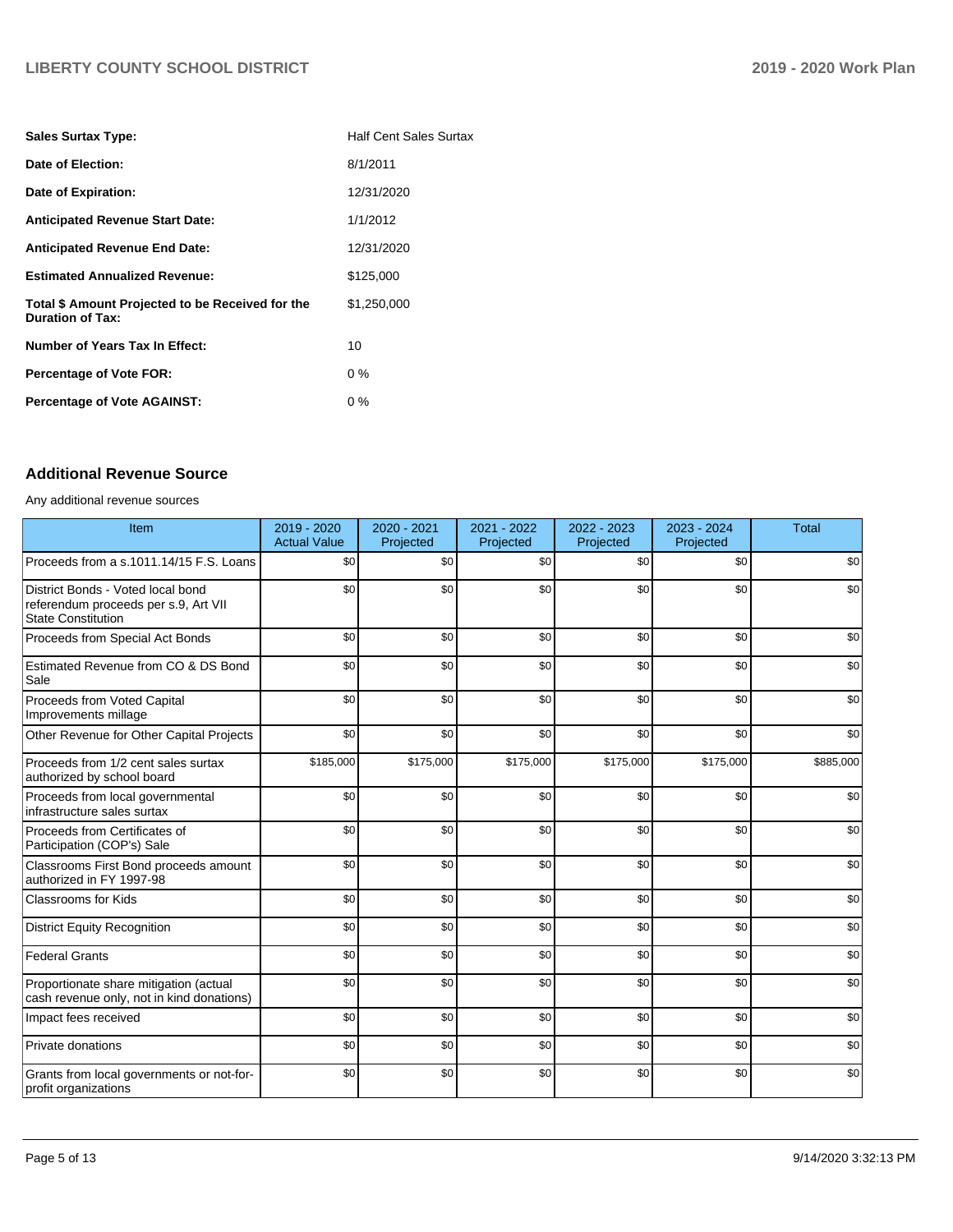| Interest, Including Profit On Investment                                                                                  | \$0          | \$0       | \$0       | \$0       | \$0       | \$0          |
|---------------------------------------------------------------------------------------------------------------------------|--------------|-----------|-----------|-----------|-----------|--------------|
| Revenue from Bonds pledging proceeds<br>from 1 cent or 1/2 cent Sales Surtax                                              | \$0          | \$0       | \$0       | \$0       | \$0       | \$0          |
| <b>Total Fund Balance Carried Forward</b>                                                                                 | \$10,004,937 | \$10,000  | \$10,000  | \$10,000  | \$10,000  | \$10,044,937 |
| General Capital Outlay Obligated Fund<br><b>Balance Carried Forward From Total</b><br><b>Fund Balance Carried Forward</b> | \$0          | \$0       | \$0       | \$0       | \$0       | \$0          |
| Special Facilities Construction Account                                                                                   | \$0          | \$0       | \$0       | \$0       | \$0       | \$0          |
| One Cent - 1/2 Cent Sales Surtax Debt<br>Service From Total Fund Balance Carried<br>Forward                               | \$0          | \$0       | \$0       | \$0       | \$0       | \$0          |
| Capital Outlay Projects Funds Balance<br>Carried Forward From Total Fund<br>Balance Carried Forward                       | \$0          | \$0       | \$0       | \$0       | \$0       | \$0          |
| <b>Subtotal</b>                                                                                                           | \$10,189,937 | \$185,000 | \$185,000 | \$185,000 | \$185,000 | \$10,929,937 |

# **Total Revenue Summary**

| <b>Item Name</b>                                              | $2019 - 2020$<br><b>Budget</b> | 2020 - 2021<br>Projected | 2021 - 2022<br>Projected | $2022 - 2023$<br>Projected | 2023 - 2024<br>Projected | <b>Five Year Total</b> |
|---------------------------------------------------------------|--------------------------------|--------------------------|--------------------------|----------------------------|--------------------------|------------------------|
| Local 1.5 Mill Discretionary Capital Outlay<br><b>Revenue</b> | \$405.642                      | \$419,981                | \$441,140                | \$466.437                  | \$490.910                | \$2,224,110            |
| PECO and 1.5 Mill Maint and Other 1.5<br>Mill Expenditures    | (S16, 701, 344)                | (\$617,022)              | (\$638, 181)             | (\$663,478)                | (\$687,951)              | (\$19,307,976)         |
| <b>PECO Maintenance Revenue</b>                               | \$0                            | \$0                      | \$0                      | \$0                        | \$0                      | \$0                    |
| Available 1.50 Mill for New<br><b>Construction</b>            | (\$16,295,702)                 | (\$197,041)              | (\$197,041)              | (\$197,041)                | (\$197,041)              | (\$17,083,866)         |

| <b>Item Name</b>                      | 2019 - 2020<br><b>Budget</b> | 2020 - 2021<br>Projected | 2021 - 2022<br>Projected | $2022 - 2023$<br>Projected | 2023 - 2024<br>Projected | <b>Five Year Total</b> |
|---------------------------------------|------------------------------|--------------------------|--------------------------|----------------------------|--------------------------|------------------------|
| ICO & DS Revenue                      | \$12,041                     | \$12,041                 | \$12,041                 | \$12,041                   | \$12,041                 | \$60,205               |
| <b>IPECO New Construction Revenue</b> | \$6,093,724                  | \$0 <sub>1</sub>         | \$0                      | \$0                        | \$0                      | \$6,093,724            |
| Other/Additional Revenue              | \$10,189,937                 | \$185,000                | \$185,000                | \$185,000                  | \$185,000                | \$10,929,937           |
| <b>Total Additional Revenuel</b>      | \$16,295,702                 | \$197.041                | \$197,041                | \$197,041                  | \$197.041                | \$17,083,866           |
| <b>Total Available Revenue</b>        | \$0                          | \$0                      | \$0                      | \$0                        | \$0                      | \$0                    |

# **Project Schedules**

# **Capacity Project Schedules**

A schedule of capital outlay projects necessary to ensure the availability of satisfactory classrooms for the projected student enrollment in K-12 programs.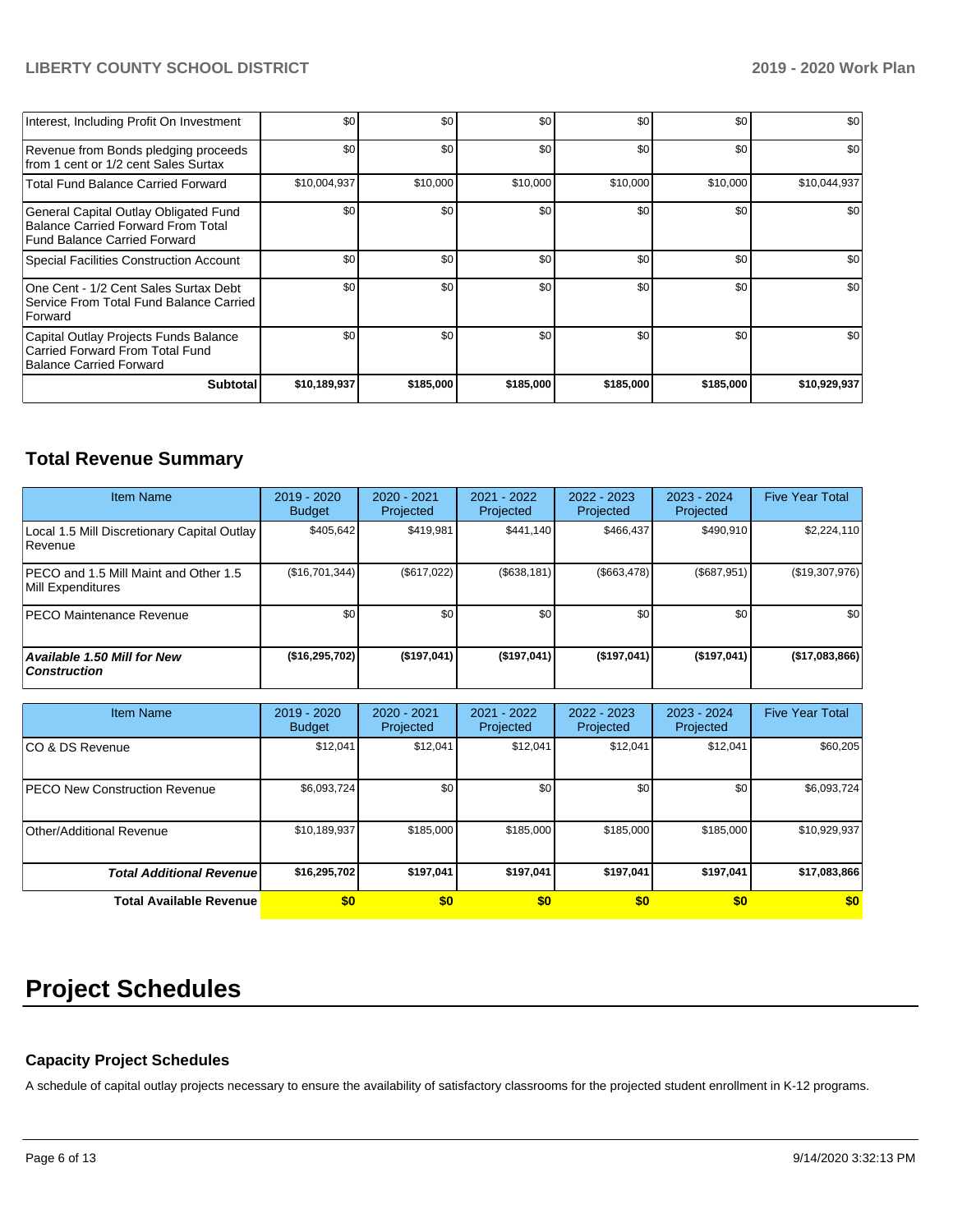| <b>Project Description</b>                                                                                      | Location                 |                          | 2019 - 2020 | 2020 - 2021 | 2021 - 2022 | 2022 - 2023 | 2023 - 2024 | <b>Total</b> | Funded |
|-----------------------------------------------------------------------------------------------------------------|--------------------------|--------------------------|-------------|-------------|-------------|-------------|-------------|--------------|--------|
| Add new classroom<br>buidling and renovate HIGH<br>existing classroom<br>building to be used<br>for vocational. | <b>LIBERTY SENIOR</b>    | Planned<br>Cost:         | \$0         | \$0         | \$0         | \$0         | \$0         |              | \$0 No |
|                                                                                                                 | <b>Student Stations:</b> |                          |             |             |             |             |             |              |        |
|                                                                                                                 | Total Classrooms:        |                          |             |             |             |             |             |              |        |
|                                                                                                                 |                          | Gross Sq Ft:             |             |             | 0           |             |             |              |        |
|                                                                                                                 |                          |                          |             |             |             |             |             |              |        |
|                                                                                                                 | <b>Planned Cost:</b>     |                          | \$0         | \$0         | \$0         | \$0         | \$0         | \$0          |        |
|                                                                                                                 |                          | <b>Student Stations:</b> |             |             | 0           | ŋ           | 0           |              |        |
|                                                                                                                 |                          | <b>Total Classrooms:</b> |             |             | ŋ           | ŋ           | O           |              |        |

**Gross Sq Ft: 0 0 0 0 0 0**

## **Other Project Schedules**

Major renovations, remodeling, and additions of capital outlay projects that do not add capacity to schools.

| <b>Project Description</b>                               | Location | 2019 - 2020<br>Actual Budget | 2020 - 2021<br>Projected | $2021 - 2022$<br>Projected | 2022 - 2023<br>Projected | $2023 - 2024$<br>Projected | Total  | <b>Funded</b> |
|----------------------------------------------------------|----------|------------------------------|--------------------------|----------------------------|--------------------------|----------------------------|--------|---------------|
| Project description not specified Location not specified |          | \$0 I                        | \$0 I                    | \$0 I                      | \$٥Ι                     | <b>\$01</b>                | \$0 No |               |
|                                                          |          | \$0                          | \$O I                    | \$0                        | \$O I                    | \$0                        | \$0 I  |               |

# **Additional Project Schedules**

Any projects that are not identified in the last approved educational plant survey.

| <b>Project Description</b>            | Location                  | <b>Num</b> | 2019 - 2020<br>Classroom Actual Budget | 2020 - 2021<br>Projected | 2021 - 2022<br>Projected | 2022 - 2023<br>Projected | 2023 - 2024<br>Projected | <b>Total</b> | Funded  |
|---------------------------------------|---------------------------|------------|----------------------------------------|--------------------------|--------------------------|--------------------------|--------------------------|--------------|---------|
| Project description not<br>lspecified | Location not<br>specified |            | \$0                                    | ا 30                     | \$0                      | \$٥١                     | \$0                      |              | $$0$ No |
| Project description not<br>specified  | Location not<br>specified |            | \$0                                    | \$0                      | \$0                      | \$0                      | \$0                      |              | $$0$ No |
|                                       |                           |            | \$0                                    | \$0                      | \$0                      | \$0                      | \$0                      | \$0          |         |

### **Non Funded Growth Management Project Schedules**

Schedule indicating which projects, due to planned development, that CANNOT be funded from current revenues projected over the next five years.

| <b>Project Description</b>        | $2019 - 2020$<br><b>Actual Budget</b> | 2020 - 2021<br>Projected | 2021 - 2022<br>Projected | $2022 - 2023$<br>Projected | 2023 - 2024<br>Projected | Total | Funded |
|-----------------------------------|---------------------------------------|--------------------------|--------------------------|----------------------------|--------------------------|-------|--------|
| Project description not specified | \$0                                   | \$0                      | \$0                      | \$0                        | \$0                      |       | \$0 No |
| Project description not specified | \$0                                   | \$0                      | \$0                      | \$0                        | \$0                      |       | \$0 No |
|                                   | \$0                                   | \$0                      | \$0                      | \$0                        | \$0                      | \$0   |        |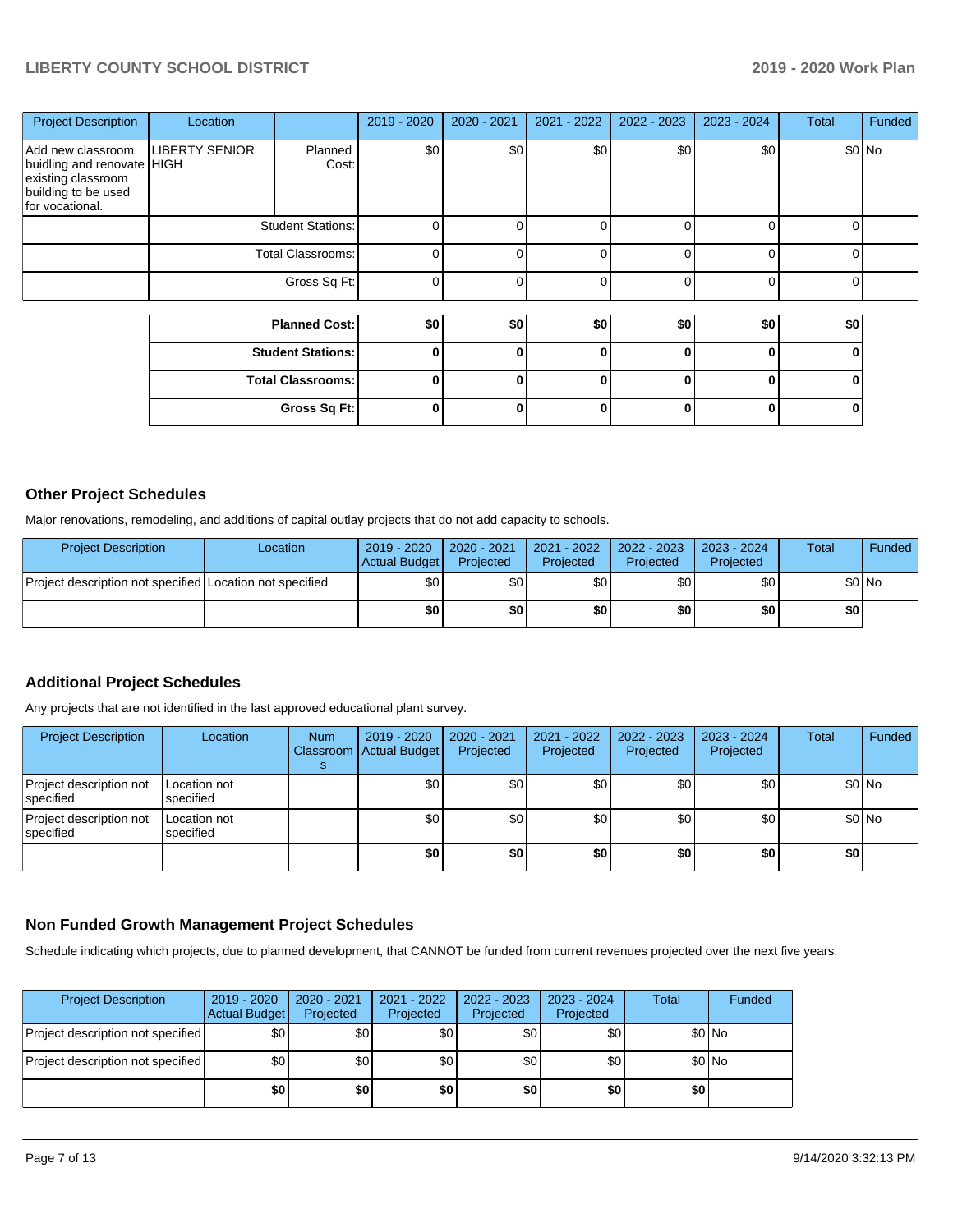# **Tracking**

# **Capacity Tracking**

| Location                                                            | $2019 -$<br><b>2020 Satis.</b><br>Stu. Sta. | Actual<br>$2019 -$<br><b>2020 FISH</b><br>Capacity | Actual<br>$2018 -$<br>2019<br><b>COFTE</b> | # Class<br><b>Rooms</b> | Actual<br>Average<br>$2019 -$<br>2020 Class<br><b>Size</b> | Actual<br>$2019 -$<br>2020<br><b>Utilization</b> | <b>New</b><br>Stu.<br>Capacity | <b>New</b><br>Rooms to<br>be<br>Added/Re<br>moved | Projected<br>$2023 -$<br>2024<br><b>COFTE</b> | Projected<br>$2023 -$<br>2024<br><b>Utilization</b> | Projected<br>$2023 -$<br>2024 Class<br><b>Size</b> |
|---------------------------------------------------------------------|---------------------------------------------|----------------------------------------------------|--------------------------------------------|-------------------------|------------------------------------------------------------|--------------------------------------------------|--------------------------------|---------------------------------------------------|-----------------------------------------------|-----------------------------------------------------|----------------------------------------------------|
| LIBERTY SENIOR HIGH                                                 | 729                                         | 583                                                | 323                                        | 30                      | 11 <sub>1</sub>                                            | 55.00 %                                          |                                |                                                   | 0                                             | 0.00%                                               | 0                                                  |
| <b>LIBERTY EDUCATION &amp;</b><br>IADMINISTRATIVE<br><b>ICENTER</b> | 82                                          | 82                                                 |                                            | 5                       |                                                            | 1.00 %                                           |                                | $\Omega$                                          | $\Omega$                                      | 0.00%                                               | 0                                                  |
| <b>HOSFORD</b><br><b>ELEMENTARY JUNIOR</b><br> HIGH                 | 543                                         | 488                                                | 370                                        | 27                      | 14                                                         | 76.00 %                                          |                                | $\Omega$                                          | $\Omega$                                      | 0.00%                                               | 0                                                  |
| <b>IW R TOLAR K-8</b>                                               | 844                                         | 727                                                | 512                                        | 42                      | 12                                                         | 70.00 %                                          |                                | $\Omega$                                          | 0                                             | 0.00%                                               | 0                                                  |
|                                                                     | 2,198                                       | 1,880                                              | 1,205                                      | 104                     | 12 <sub>l</sub>                                            | 64.09%                                           |                                | 0                                                 | $\mathbf{0}$                                  | 0.00%                                               | $\mathbf 0$                                        |

The COFTE Projected Total (0) for 2023 - 2024 must match the Official Forecasted COFTE Total (1,183 ) for 2023 - 2024 before this section can be completed. In the event that the COFTE Projected Total does not match the Official forecasted COFTE, then the Balanced Projected COFTE Table should be used to balance COFTE.

| Projected COFTE for 2023 - 2024 |       |  |  |  |  |  |
|---------------------------------|-------|--|--|--|--|--|
| Elementary (PK-3)               | 367   |  |  |  |  |  |
| Middle (4-8)                    | 486   |  |  |  |  |  |
| High (9-12)                     | 330   |  |  |  |  |  |
|                                 | 1,183 |  |  |  |  |  |

| <b>Grade Level Type</b> | <b>Balanced Projected</b><br>COFTE for 2023 - 2024 |
|-------------------------|----------------------------------------------------|
| Elementary (PK-3)       | 367                                                |
| Middle $(4-8)$          | 486                                                |
| High (9-12)             | 330                                                |
|                         | 1,183                                              |

# **Relocatable Replacement**

Number of relocatable classrooms clearly identified and scheduled for replacement in the school board adopted financially feasible 5-year district work program.

| ∠ocation                                 | 2020<br>2019 | 202 <sup>2</sup><br>$2020 -$ | $-2022$<br>2021 | 2022 - 2023 | $2023 - 2024$ | Year 5 Total |
|------------------------------------------|--------------|------------------------------|-----------------|-------------|---------------|--------------|
| <b>Total Relocatable Replacements: I</b> |              |                              |                 | 0           |               | n            |

# **Charter Schools Tracking**

Information regarding the use of charter schools.

Nothing reported for this section.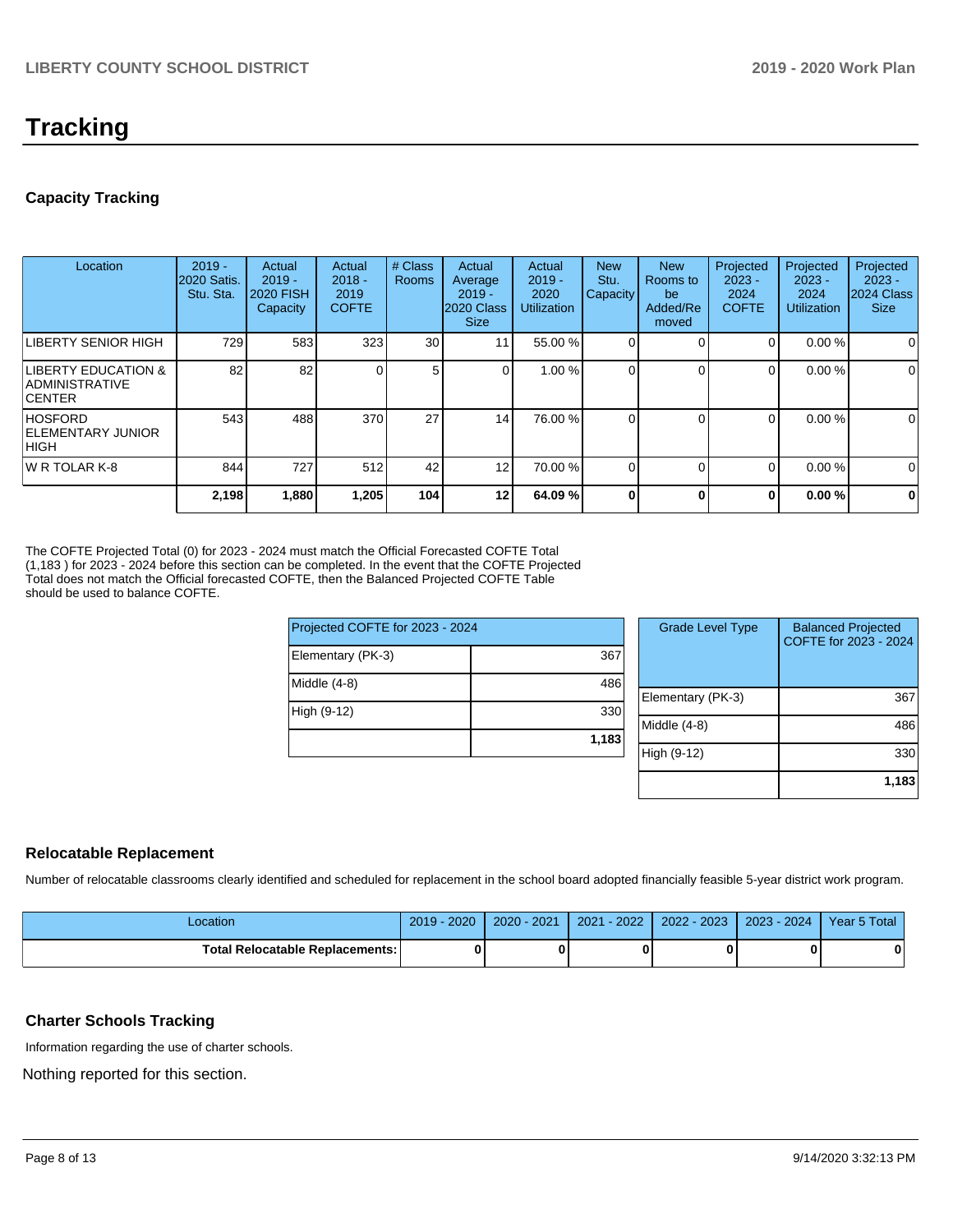# **Special Purpose Classrooms Tracking**

The number of classrooms that will be used for certain special purposes in the current year, by facility and type of classroom, that the district will, 1), not use for educational purposes, and 2), the co-teaching classrooms that are not open plan classrooms and will be used for educational purposes.

| School                               | <b>School Type</b> | # of Elementary<br>K-3 Classrooms | # of Middle 4-8<br><b>Classrooms</b>             | $#$ of High 9-12<br><b>Classrooms</b> | # of $ESE$<br>Classrooms | # of Combo<br><b>Classrooms</b> | Total<br><b>Classrooms</b> |
|--------------------------------------|--------------------|-----------------------------------|--------------------------------------------------|---------------------------------------|--------------------------|---------------------------------|----------------------------|
| <b>Total Educational Classrooms:</b> |                    |                                   |                                                  |                                       |                          | 01                              |                            |
| School                               | <b>School Type</b> | # of Elementary<br>K-3 Classrooms | $\parallel$ # of Middle 4-8<br><b>Classrooms</b> | $#$ of High 9-12<br><b>Classrooms</b> | # of $ESE$<br>Classrooms | # of Combo<br><b>Classrooms</b> | Total<br><b>Classrooms</b> |
| <b>Total Co-Teaching Classrooms:</b> |                    |                                   |                                                  |                                       | 01                       | $\mathbf{0}$                    |                            |

### **Infrastructure Tracking**

**Necessary offsite infrastructure requirements resulting from expansions or new schools. This section should include infrastructure information related to capacity project schedules and other project schedules (Section 4).** 

Not Specified

**Proposed location of planned facilities, whether those locations are consistent with the comprehensive plans of all affected local governments, and recommendations for infrastructure and other improvements to land adjacent to existing facilities. Provisions of 1013.33(12), (13) and (14) and 1013.36 must be addressed for new facilities planned within the 1st three years of the plan (Section 5).** 

Not Specified

**Consistent with Comp Plan?** No

### **Net New Classrooms**

The number of classrooms, by grade level and type of construction, that were added during the last fiscal year.

| List the net new classrooms added in the 2018 - 2019 fiscal year.                                                                                       |                                                                        |                                   |                                |                        | Llist the net new classrooms to be added in the 2019 - 2020 fiscal<br>year. |                          |                              |                        |  |
|---------------------------------------------------------------------------------------------------------------------------------------------------------|------------------------------------------------------------------------|-----------------------------------|--------------------------------|------------------------|-----------------------------------------------------------------------------|--------------------------|------------------------------|------------------------|--|
| "Classrooms" is defined as capacity carrying classrooms that are added to increase<br>capacity to enable the district to meet the Class Size Amendment. | Totals for fiscal year 2019 - 2020 should match totals in Section 15A. |                                   |                                |                        |                                                                             |                          |                              |                        |  |
| Location                                                                                                                                                | $2018 - 2019$ #<br>Permanent                                           | $2018 - 2019$ #<br><b>Modular</b> | $2018 - 2019$ #<br>Relocatable | $2018 - 2019$<br>Total | $2019 - 2020$ #<br>Permanent                                                | 2019 - 2020 #<br>Modular | 2019 - 2020 #<br>Relocatable | $2019 - 2020$<br>Total |  |
| Elementary (PK-3)                                                                                                                                       |                                                                        |                                   |                                |                        |                                                                             |                          |                              |                        |  |
| Middle (4-8)                                                                                                                                            |                                                                        |                                   |                                |                        |                                                                             |                          |                              | ΩI                     |  |
| High (9-12)                                                                                                                                             |                                                                        |                                   |                                |                        |                                                                             |                          |                              | 0                      |  |
|                                                                                                                                                         |                                                                        |                                   |                                |                        |                                                                             |                          |                              | 0                      |  |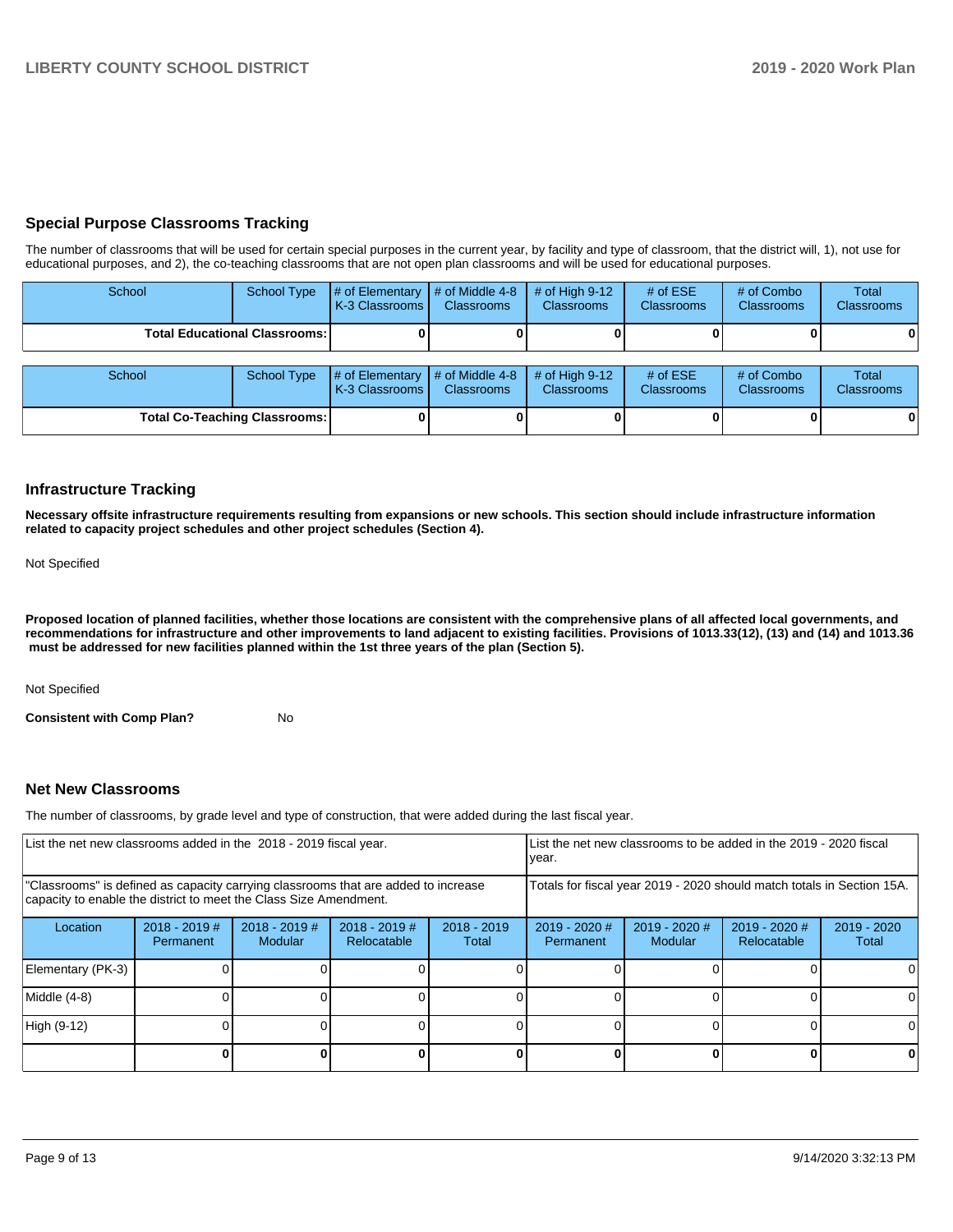## **Relocatable Student Stations**

Number of students that will be educated in relocatable units, by school, in the current year, and the projected number of students for each of the years in the workplan.

| <b>Site</b>                                         | 2019 - 2020 | 2020 - 2021 | 2021 - 2022 | 2022 - 2023 | $2023 - 2024$ | 5 Year Average |
|-----------------------------------------------------|-------------|-------------|-------------|-------------|---------------|----------------|
| HOSFORD ELEMENTARY JUNIOR HIGH                      |             |             |             |             |               | ΟI             |
| IW R TOLAR K-8                                      | 36          |             |             |             |               |                |
| <b>LIBERTY SENIOR HIGH</b>                          | 100         |             |             |             |               | 20             |
| LIBERTY EDUCATION & ADMINISTRATIVE<br><b>CENTER</b> |             |             |             |             |               | ΟI             |

| Totals for LIBERTY COUNTY SCHOOL DISTRICT         |       |       |       |       |       |       |
|---------------------------------------------------|-------|-------|-------|-------|-------|-------|
| Total students in relocatables by year.           | 136 l |       |       |       |       | 27    |
| Total number of COFTE students projected by year. | 1,202 | 1.197 | 1.202 | 1.200 | 1.183 | 1.197 |
| Percent in relocatables by year.                  | 11 %  | 0%    | $0\%$ | 0%    | 0 % I | 2%    |

# **Leased Facilities Tracking**

Exising leased facilities and plans for the acquisition of leased facilities, including the number of classrooms and student stations, as reported in the educational plant survey, that are planned in that location at the end of the five year workplan.

| Location                                  | # of Leased<br>Classrooms 2019 -<br>2020 | <b>FISH Student</b><br><b>Stations</b> | Owner | # of Leased<br>Classrooms 2023 -<br>2024 | <b>FISH Student</b><br><b>Stations</b> |
|-------------------------------------------|------------------------------------------|----------------------------------------|-------|------------------------------------------|----------------------------------------|
| HOSFORD ELEMENTARY JUNIOR HIGH            |                                          |                                        |       |                                          |                                        |
| IW R TOLAR K-8                            |                                          |                                        |       |                                          |                                        |
| LIBERTY SENIOR HIGH                       |                                          | 100                                    |       |                                          |                                        |
| LIBERTY EDUCATION & ADMINISTRATIVE CENTER |                                          |                                        |       |                                          |                                        |
|                                           |                                          | 100                                    |       |                                          | o                                      |

# **Failed Standard Relocatable Tracking**

Relocatable units currently reported by school, from FISH, and the number of relocatable units identified as 'Failed Standards'.

Nothing reported for this section.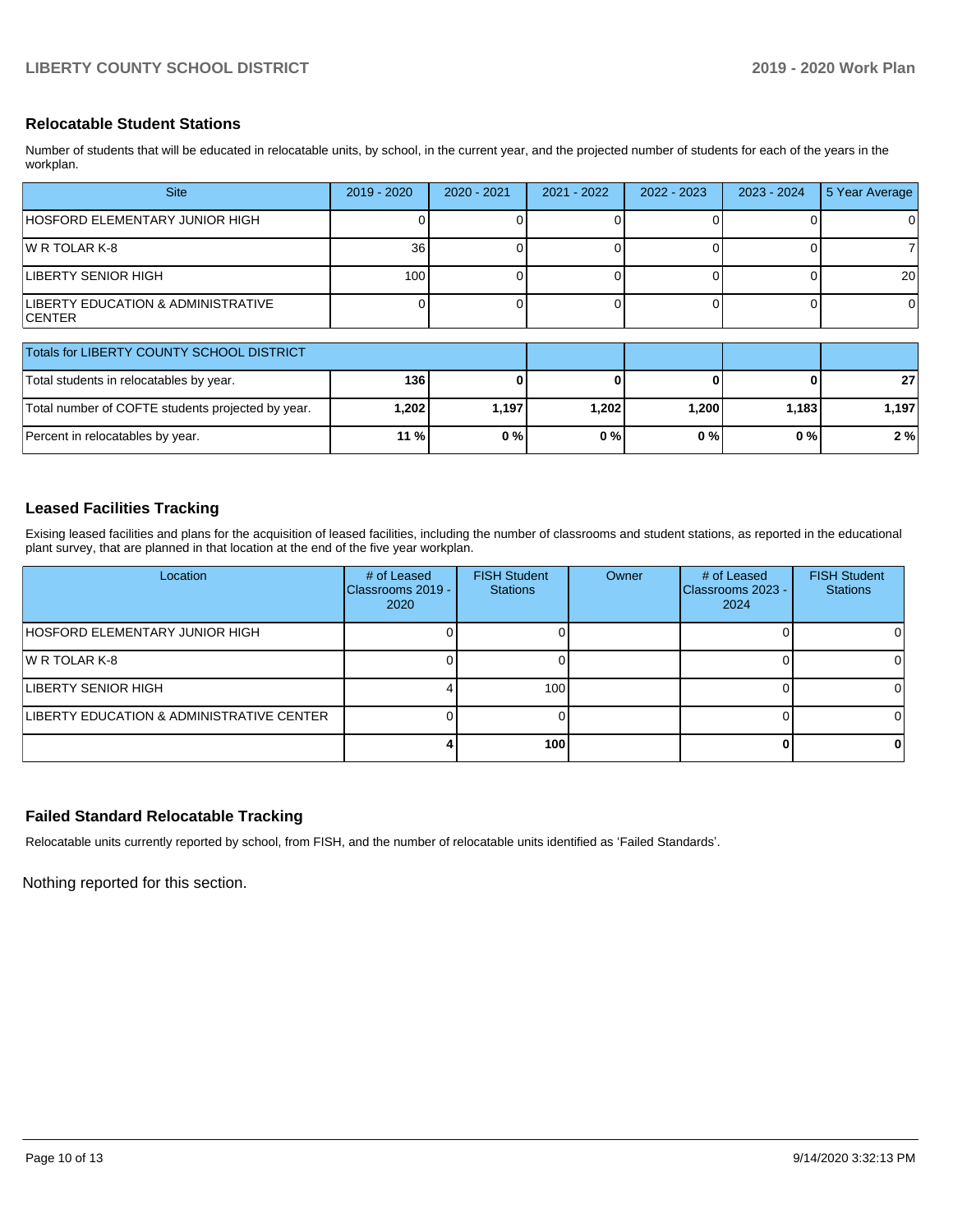# **Planning**

### **Class Size Reduction Planning**

**Plans approved by the school board that reduce the need for permanent student stations such as acceptable school capacity levels, redistricting, busing, year-round schools, charter schools, magnet schools, public-private partnerships, multitrack scheduling, grade level organization, block scheduling, or other alternatives.**

At this time Liberty County has no plans to reduce the number of permenent student stations

### **School Closure Planning**

**Plans for the closure of any school, including plans for disposition of the facility or usage of facility space, and anticipated revenues.** 

The district has no plans to close any schools.

# **Long Range Planning**

#### **Ten-Year Maintenance**

District projects and locations regarding the projected need for major renovation, repair, and maintenance projects within the district in years 6-10 beyond the projects plans detailed in the five years covered by the work plan.

Nothing reported for this section.

### **Ten-Year Capacity**

Schedule of capital outlay projects projected to ensure the availability of satisfactory student stations for the projected student enrollment in K-12 programs for the future 5 years beyond the 5-year district facilities work program.

Nothing reported for this section.

### **Ten-Year Planned Utilization**

Schedule of planned capital outlay projects identifying the standard grade groupings, capacities, and planned utilization rates of future educational facilities of the district for both permanent and relocatable facilities.

| Grade Level Projections         | <b>FISH</b><br><b>Student</b><br><b>Stations</b> | Actual 2018 -<br>2019 FISH<br>Capacity | Actual<br>$2018 -$<br>2019<br><b>COFTE</b> | <b>Utilization</b> | Actual 2018 - 2019   Actual 2019 - 2020 / 2028 - 2029 new Projected 2028 - Projected 2028 -<br>Student Capacity to be added/removed | 2029 COFTE | 2029 Utilization |
|---------------------------------|--------------------------------------------------|----------------------------------------|--------------------------------------------|--------------------|-------------------------------------------------------------------------------------------------------------------------------------|------------|------------------|
| Elementary - District<br>Totals |                                                  |                                        | 0.00                                       | $0.00\%$           |                                                                                                                                     | 367        | 0.00%            |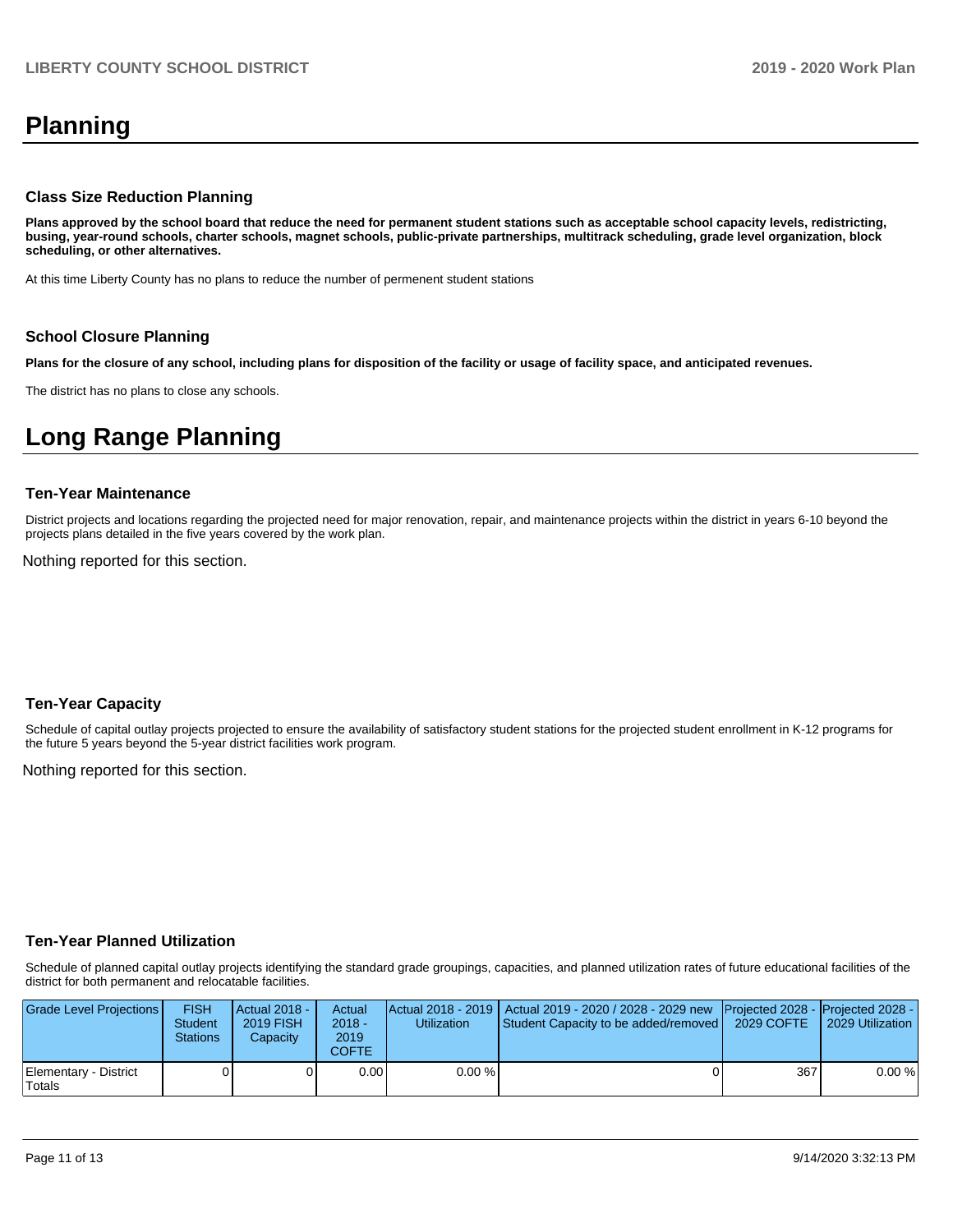|                          | 2.198 | 1.912 | 1.204.91 | 63.02 %   | 1,183 | 61.87%  |
|--------------------------|-------|-------|----------|-----------|-------|---------|
| Other - ESE, etc         | 82    | 82    | 0.42     | $0.00 \%$ |       | 0.00%   |
| High - District Totals   | 729 I | 583   | 322.75   | 55.40 %   | 330   | 56.60 % |
| Middle - District Totals | .387  | 1.247 | 881.74   | 70.73 %   | 486 I | 38.97 % |

**Combination schools are included with the middle schools for student stations, capacity, COFTE and utilization purposes because these facilities all have a 90% utilization factor. Use this space to explain or define the grade groupings for combination schools.** 

No comments to report.

### **Ten-Year Infrastructure Planning**

**Proposed Location of Planned New, Remodeled, or New Additions to Facilities in 06 thru 10 out years (Section 28).**

Nothing reported for this section.

Plans for closure of any school, including plans for disposition of the facility or usage of facility space, and anticipated revenues in the 06 thru 10 out **years (Section 29).**

Nothing reported for this section.

#### **Twenty-Year Maintenance**

District projects and locations regarding the projected need for major renovation, repair, and maintenance projects within the district in years 11-20 beyond the projects plans detailed in the five years covered by the work plan.

Nothing reported for this section.

### **Twenty-Year Capacity**

Schedule of capital outlay projects projected to ensure the availability of satisfactory student stations for the projected student enrollment in K-12 programs for the future 11-20 years beyond the 5-year district facilities work program.

Nothing reported for this section.

### **Twenty-Year Planned Utilization**